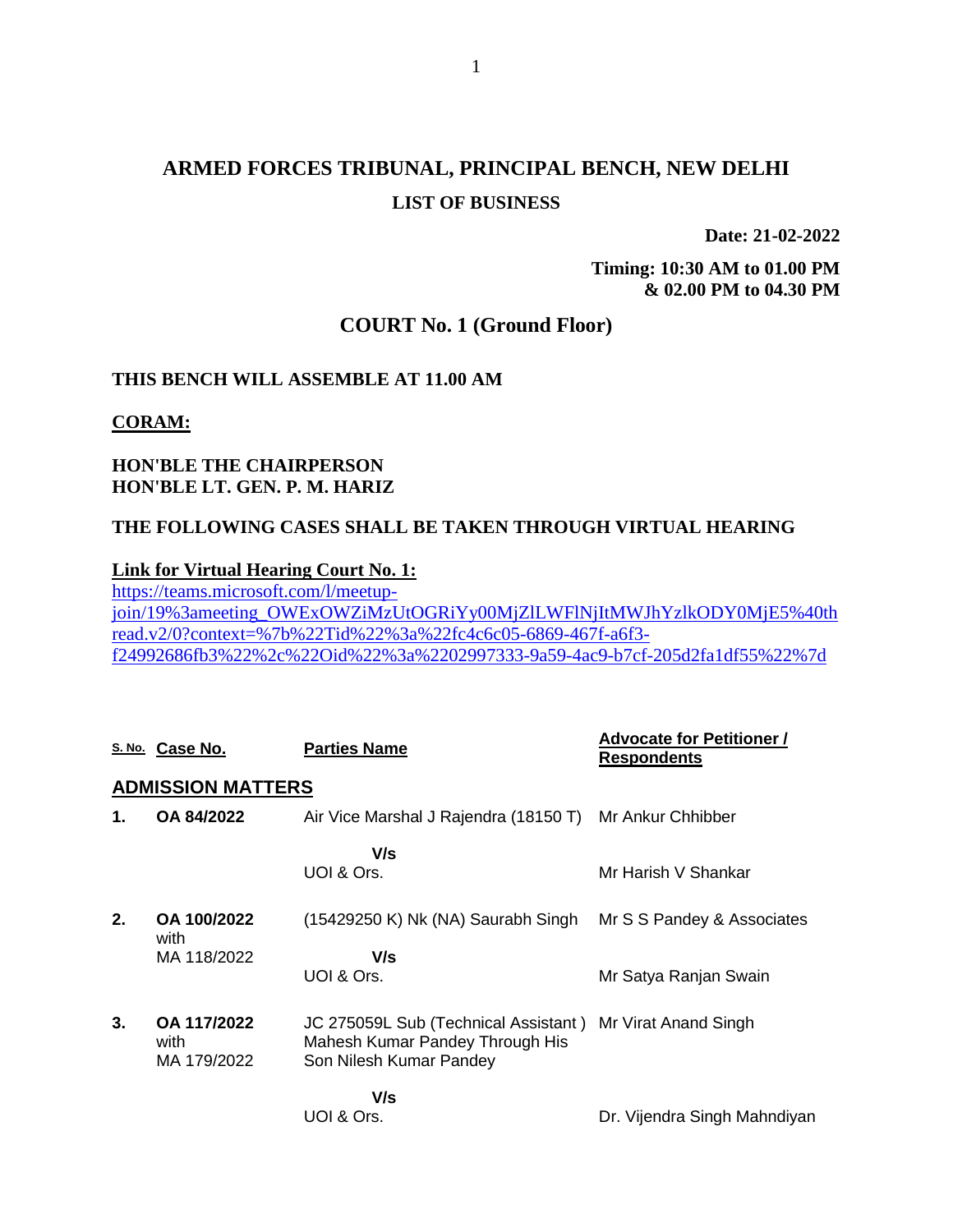| 4.                            | OA 119/2022                             | (MS 16267 Y) Lt Col Shailesh Singh                     | Mr Ankur Chhibber                       |  |
|-------------------------------|-----------------------------------------|--------------------------------------------------------|-----------------------------------------|--|
|                               |                                         | V/s<br>UOI & Ors.                                      | Dr. Vijendra Singh Mahndiyan            |  |
|                               | <b>MA (EXECUTION)</b>                   |                                                        |                                         |  |
| 5.                            | MA 1502/2021<br>in.<br>OA 174/2021      | Ex NK/DSC Shambhu Dutt (No<br>4175805M)                | Mr US Maurya                            |  |
|                               |                                         | V/s<br>UOI & Ors                                       | Mr. Neeraj, Sr CGSC                     |  |
|                               | <u>MA (OTHERS)</u>                      |                                                        |                                         |  |
| 6.                            | MA 187/2022<br><i>in</i><br>OA 620/2020 | Hav Pramod Kumar<br>Chauhan(15772053-N)<br>V/s         | Ms Archana Ramesh                       |  |
|                               |                                         | UOI & Ors                                              | Mr. Waize Ali Noor                      |  |
| <b>RAs</b>                    |                                         |                                                        |                                         |  |
| 7.                            | RA 24/2021<br>in                        | Meha Singh (Original Resp No-6)                        | Ms Taruna Ardhendumauli<br>Prasad (R-6) |  |
|                               | MA 712/2021<br>in<br>OA 1838/2020       | V/s<br>Maj Siddharth Singh (IC 73590 M)                | Ms Neela Gokhale                        |  |
|                               |                                         |                                                        |                                         |  |
|                               | <u>PART HEARD</u>                       |                                                        |                                         |  |
| 8.                            | OA 2670/2021                            | Cpl Ayush Maurya (No 949613-T)                         | Mr Ankur Chhibeer                       |  |
|                               |                                         | V/s<br>UOI & Ors.                                      | Mr Harish V Shankar                     |  |
| WITH                          |                                         |                                                        |                                         |  |
| 9.                            | OA 2716/2021<br>with                    | Sgt Kuldeep Kumar Vibhuti (928257-B) Mr Ankur Chhibber |                                         |  |
|                               | MA 163/2022                             | V/s<br>UOI & Ors.                                      | Mr. Harish V Shankar                    |  |
| <b>Pleadings Not Complete</b> |                                         |                                                        |                                         |  |
| 10.                           | OA 1350/2020                            | JC-703506W Nb Sub Kiratwad<br>Dnyanoba Manika<br>V/s   | Mr. Ajit Kakkar & Associates            |  |
|                               |                                         | UOI & Ors.                                             | Mr. Neeraj Sr. CGSC                     |  |
| 11.                           | OA 1623/2020<br>with<br>MA 151/2022 &   | Maj Tarun Singh Kushwaha (NTR-<br>16872M)<br>V/s       | Mr. Alok Kishore                        |  |
|                               | MA 257/2022                             | UOI & Ors.                                             | Dr. Vijendra Singh Mahndiyan            |  |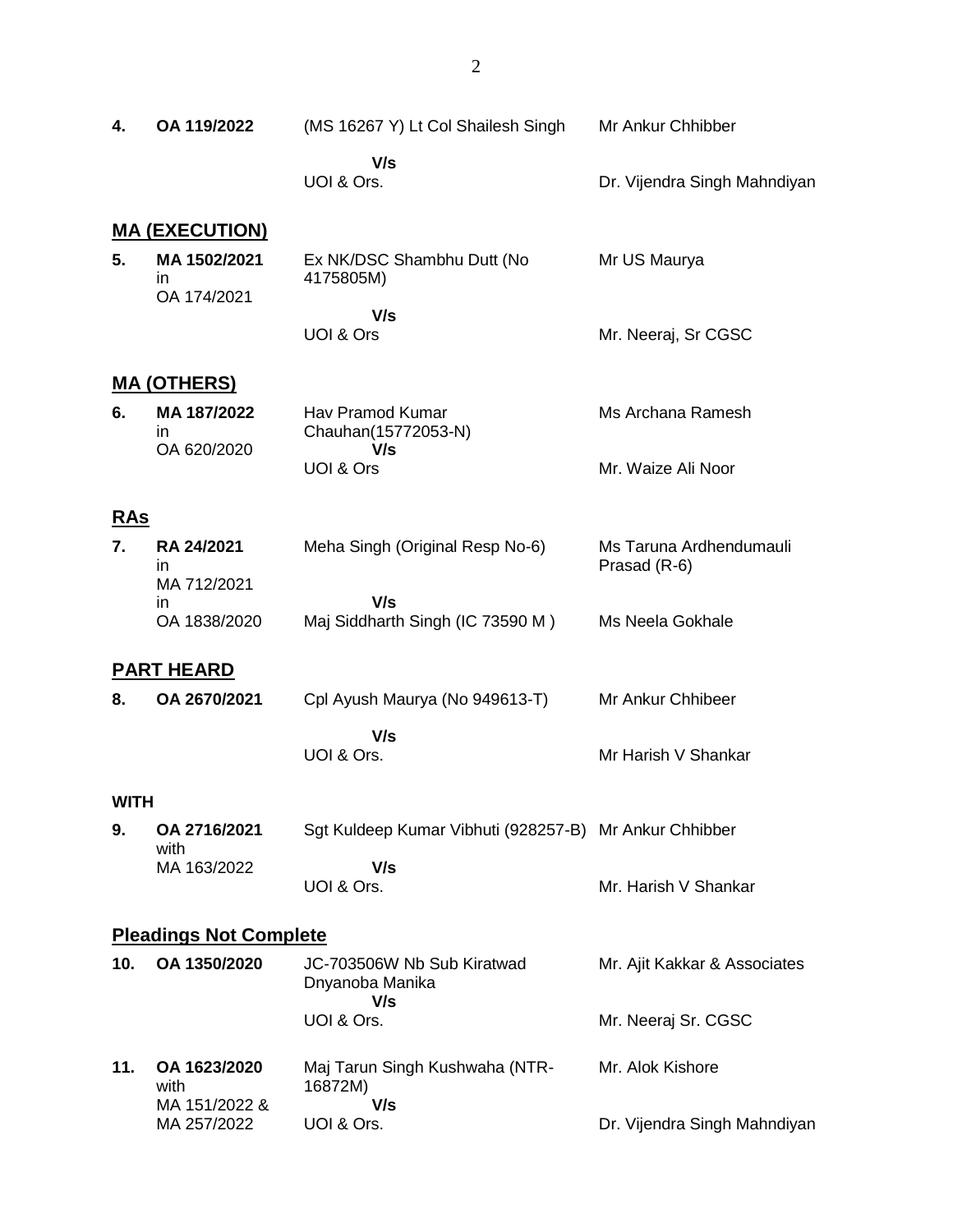| 12. | OA (Appeal)<br>777/2021<br>with     | Ex Nk (Clk/SD) Abhimunyu Kumar (No Mr Chandan Kumar & Shakti<br>7785765K) | Jaidwal                                           |
|-----|-------------------------------------|---------------------------------------------------------------------------|---------------------------------------------------|
|     | MA 213/2022                         | V/s<br>UOI & Ors.                                                         | Mr. Anil Gautam                                   |
| 13. | OA 1182/2021                        | Cdr Rohit Nair (05096 F)                                                  | Ms Monalisa Kosaria & Ms<br>Nimisha Menon         |
|     |                                     | V/s<br>UOI & Ors.                                                         | Mr. Harish V Shankar                              |
| 14. | OA (Appeal)<br>1351/2021            | Ex Lt Col Dharamvir Singh (IC-57196<br>X) (Convicted)                     | Mr Lalit Kumar & Mr Abhishek<br>Ray               |
|     | with<br>MA 2227/2021 &<br>2496/2021 | V/s<br>UOI & Ors.                                                         | Mr. Anil Gautam R 1-6                             |
| 15. | OA 1477/2021<br>with                | Ex Sub Kulwant Singh (JC-522057 X)                                        | Mr Ajit Kakkar & Associates                       |
|     | MA 3020/2021                        | V/s<br>UOI & Ors.                                                         | Mr Prabodh Kumar                                  |
| 16. | OA 2565/2021                        | Surg Cmde Sanjeev Tandon (75451 B) Mr Ankur Chhibber                      |                                                   |
|     | with<br>MA 261/2022                 | V/s<br>UOI & Ors.                                                         | Mr. Anil Gautam                                   |
| 17. | OA 2838/2021                        | Lt Cdr Sandhya Chauhan (06627-K)                                          | Ms Pooja Dhar                                     |
|     |                                     | V/s                                                                       |                                                   |
|     |                                     | UOI & Ors.                                                                | None                                              |
|     | <b>Pleadings Complete</b>           |                                                                           |                                                   |
| 18. | OA 1682/2021                        | IC-60365Y Lt Col Parag Doval                                              | Ms Neela Gokhale                                  |
|     |                                     | V/s<br>UOI & Ors.                                                         | Mr. Satya Ranjan Swain                            |
|     | <b>FOR FINAL HEARING</b>            |                                                                           |                                                   |
| 19. | OA 643/2015                         | Col Purna Chandra Patnaik                                                 | Mr. S S Pandey                                    |
|     |                                     | V/s<br>UOI & Ors.                                                         | Gp Capt Karan Singh Bhati, Sr<br>CGSC             |
| 20. | OA 1577/2016                        | Commander Rajesh Vaid                                                     | Mr. Ankur Chhibber                                |
|     |                                     | V/s                                                                       |                                                   |
|     |                                     | UOI & Ors.                                                                | Mr Harish V Shankar for R 1-3<br>and None for R-4 |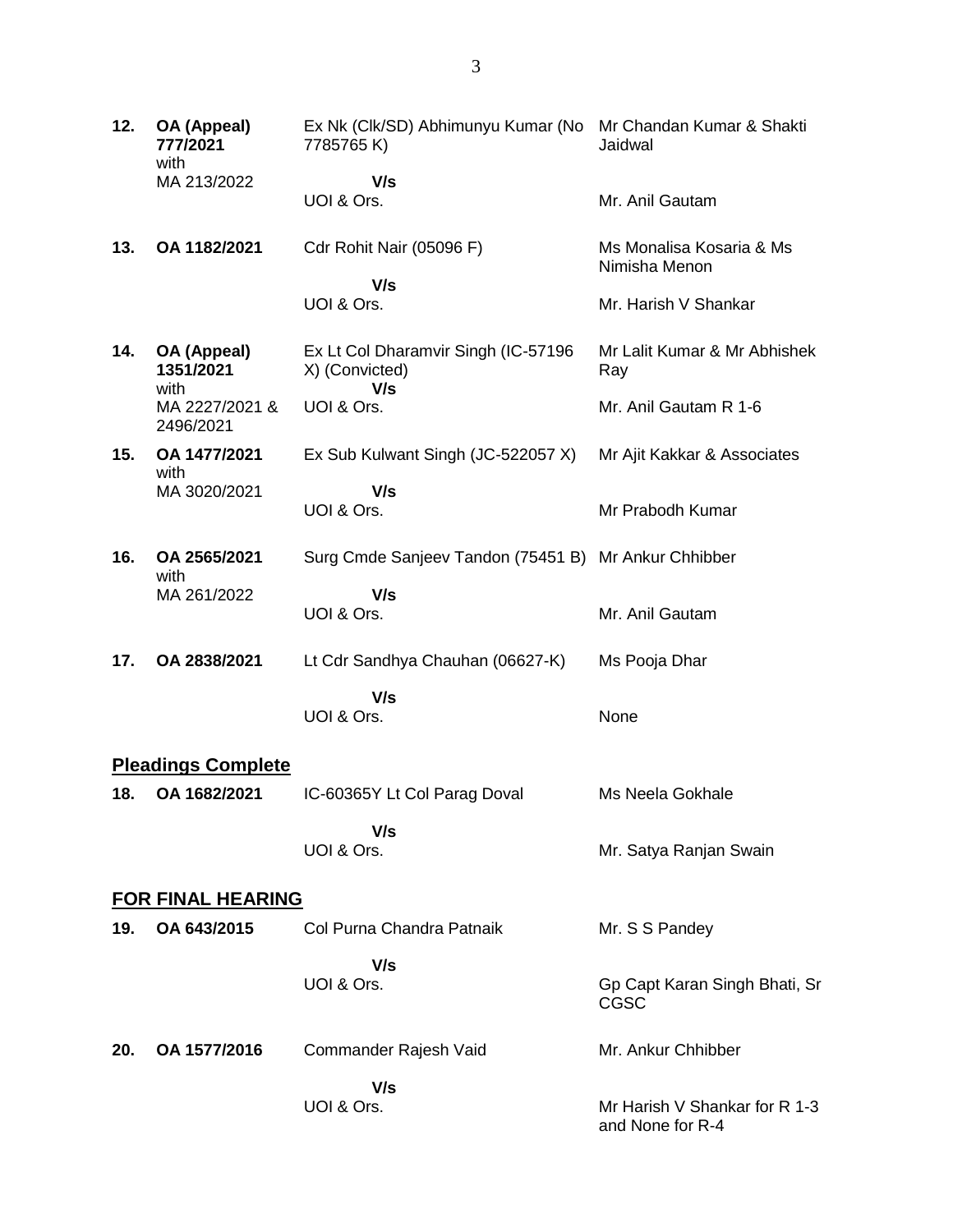| 21.         | OA 588/2020<br>with      | IC-51562A Col Rajbir Singh                                 | Mr Anand Shankar Jha                                                                                         |
|-------------|--------------------------|------------------------------------------------------------|--------------------------------------------------------------------------------------------------------------|
|             | MA 722/2020              | V/s<br>UOI & Ors.                                          | Mr Harish V Shankar for R 1-3 &<br>Mr. Santosh Pandey for R-4                                                |
| <b>WITH</b> |                          |                                                            |                                                                                                              |
| 22.         | OA 994/2020              | IC-51263F Col D K Tyagi, SM                                | Mr Indra Sen Singh/Abhishek<br>Singh                                                                         |
|             |                          | V/s<br>UOI & Ors.                                          | Dr. Vijendra Singh Mahndiyan for<br>R 1-3, Mr Santosh Pandey for R-<br>4 & Mr Anand Shankar Jha for<br>$R-5$ |
|             |                          | <u>PHYSICAL HEARING MATTERS AT 02:00 PM</u>                |                                                                                                              |
|             | <b>FOR FINAL HEARING</b> |                                                            |                                                                                                              |
| 23.         | OA 1725/2021             | Col S K Singh (No IC 61352N)                               | Mr Amit Kumar                                                                                                |
|             |                          | V/s<br>UOI & Ors.                                          | Gp Capt Karan Singh Bhati, Sr<br><b>CGSC</b>                                                                 |
| <b>WITH</b> |                          |                                                            |                                                                                                              |
| 24.         | OA 1054/2021             | (15240696 P) Gnr (OFC) Dinesh Singh Mr Rajiv Manglik       |                                                                                                              |
|             |                          | V/s<br>UOI & Ors.                                          | Gp Capt Karan Singh Bhati, Sr<br><b>CGSC</b>                                                                 |
| <b>WITH</b> |                          |                                                            |                                                                                                              |
| 25.         | OA 1055/2021             | (17025231 A) Sep Dharmendra Kumar Mr Rajiv Manglik         |                                                                                                              |
|             |                          | V/s<br>UOI & Ors.                                          | Gp Capt Karan Singh Bhati, Sr<br><b>CGSC</b>                                                                 |
|             |                          |                                                            |                                                                                                              |
| 26.         | OA 2232/2021             | Shri Hari Shankar Tiwari (JC 696415F<br>Ex Sub Maj) & Ors. | Mr Anand Kumar, Akshit Anand<br>& Rajan Agarwal                                                              |
|             |                          | V/s<br>UOI & Ors.                                          | Gp Capt Karan Singh Bhati, Sr<br>CGSC                                                                        |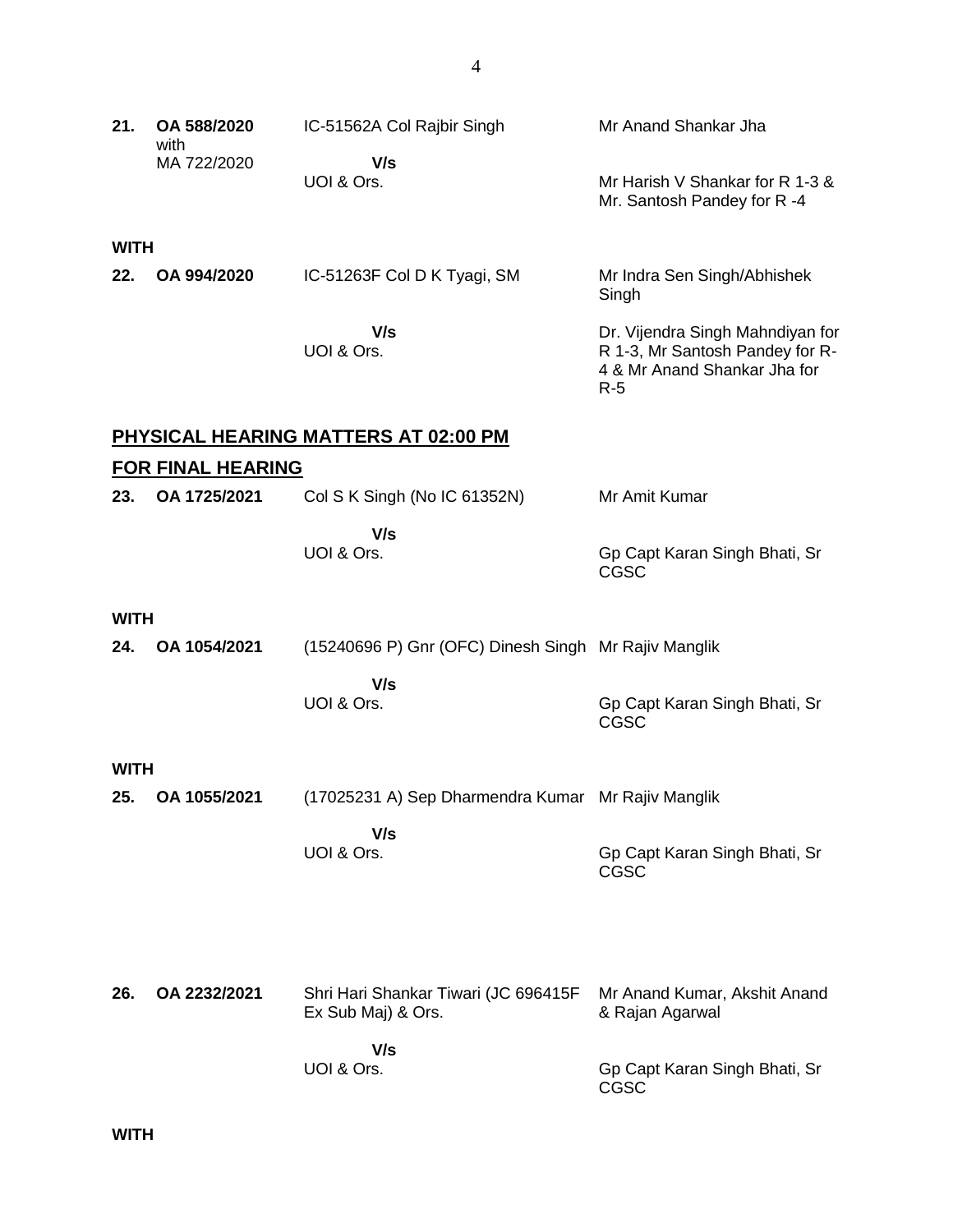| 27.         | OA 2444/2021                           | Hav D.P. Sharma (15412489-W)               | Mr Ajit Kakkar & Associates                  |
|-------------|----------------------------------------|--------------------------------------------|----------------------------------------------|
|             |                                        | V/s<br>UOI & Ors.                          | Gp Capt Karan Singh Bhati, Sr<br><b>CGSC</b> |
| <b>WITH</b> |                                        |                                            |                                              |
| 28.         | OA 2386/2021                           | Nk Dhadhal Surendra Kumar J                | Mr Ajit Kakkar & Associates                  |
|             |                                        | (15442357 X)<br>V/s                        | Gp Cpat Karan Singh Bhati, Sr                |
|             |                                        | UOI & Ors.                                 | CGSC                                         |
|             | <b>Pleadings Complete</b>              |                                            |                                              |
| 29.         | OA 1969/2020                           | IC-47701F Maj Gen Vikas Saini              | Mr Rajiv Manglik                             |
|             |                                        | V/s                                        |                                              |
|             |                                        | UOI & Ors.                                 | Mr. Harish V Shankar                         |
| 30.         | <b>OA 672/2021</b> with<br>MA 262/2022 | (IC-47908 F) Col Ran Singh Dudee<br>(Retd) | In Person                                    |

Gp Capt Karan Singh Bhati, Sr

CGSC

Mr. V S Kadian

Mr Satya Ranjan Swain

 **V/s**

 **V/s**

UOI & Ors.

**31. OA 2022/2017** Ex Cpl Ramesh Soni (No.702454-A)

UOI & Ors.

**MATTERS FROM REGULAR LIST**

## 5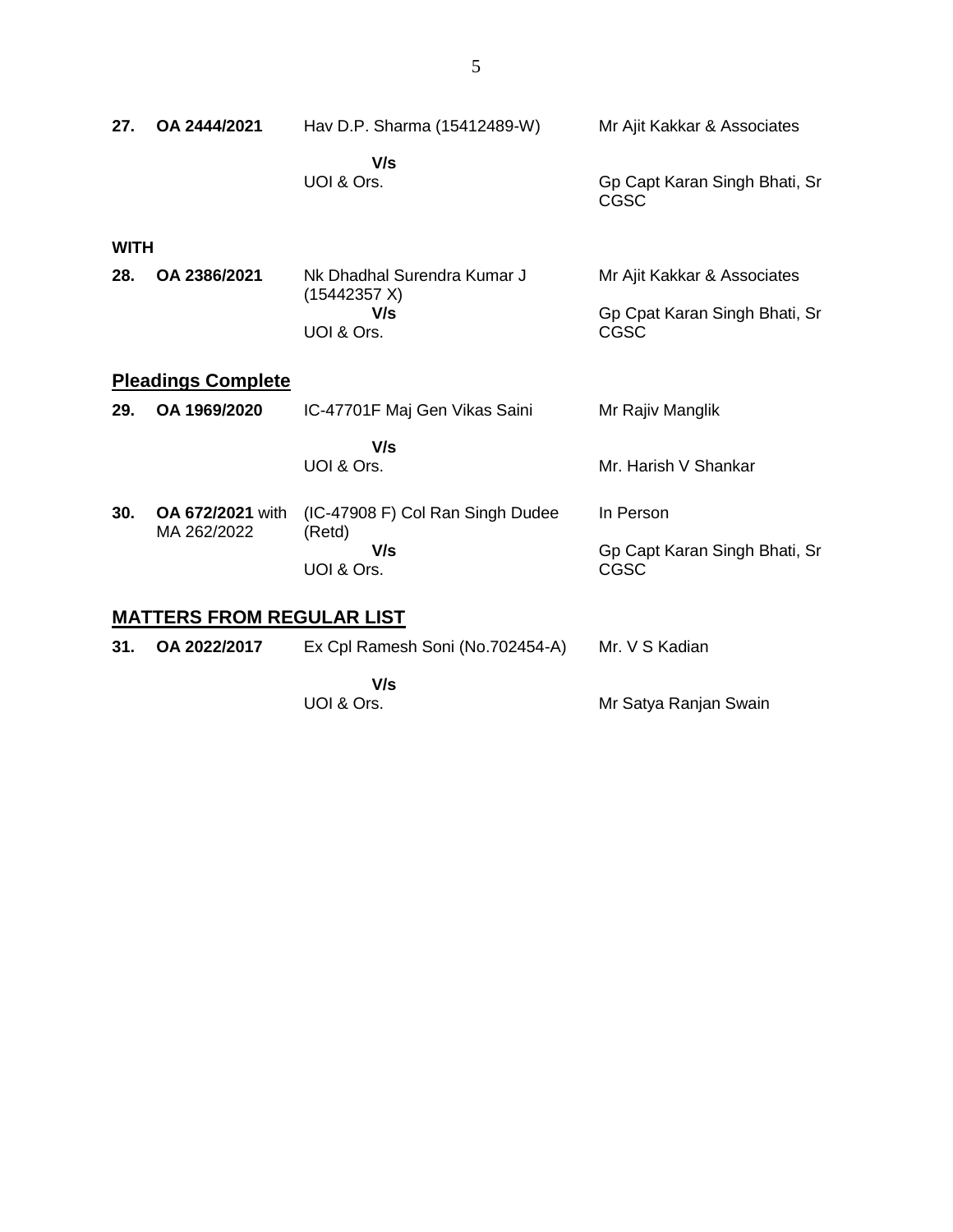# **ARMED FORCES TRIBUNAL, PRINCIPAL BENCH, NEW DELHI LIST OF BUSINESS**

**Date: 21-02-2022**

**Timing: 11:00 AM**

# **PRINCIPAL REGISTRAR COURT**

# **PRINCIPAL REGISTRAR COURT WILL SIT FROM 12.00 NOON TO 1.00 PM**

## **THE FOLLOWING CASES SHALL BE TAKEN THROUGH VIRTUAL HEARING**

## **Link for Virtual Hearing Principal Registrar Court:**

<https://aftpb.webex.com/meet/vcaftpb>

|    | S. No. Case No.                      | <b>Parties Name</b>                                         | <b>Advocate for Petitioner /</b><br><b>Respondents</b> |
|----|--------------------------------------|-------------------------------------------------------------|--------------------------------------------------------|
|    | <b>Pleadings Complete</b>            |                                                             |                                                        |
| 1. | OA 1911/2021<br>with<br>MA 258/2022  | Ex Sub Maj (Hony Lt) Ganesh Singh<br>Thapa (JC 308582Y)     | Mr Trivedi & Associates                                |
|    |                                      | V/s                                                         |                                                        |
|    |                                      | UOI & Ors.                                                  | Dr Vijendra Singh Mahndiyan                            |
|    | <b>Pleadings Not Complete</b>        |                                                             |                                                        |
| 2. | OA 1776/2021<br>with<br>MA 1725/2021 | Smt Malti Thapa W/o Late Hav Lalit<br>Kumar Thapa (5446783) | Ms Pallavi Awasthi                                     |
|    |                                      | V/s                                                         |                                                        |
|    |                                      | UOI & Ors.                                                  | Ms. Barkha Babbar                                      |
| 3. | OA 1816/2021<br>with                 | IC-75211K Maj Ajit Singh Balyan                             | Ms Astha Sharma, Amit Verma &<br>Mantika Haryani       |
|    | (OA 62/2020 RB,<br>Kolkata)          | V/s<br>UOI & Ors.                                           | Ms. Barkha Babbar                                      |
| 4. | OA 1820/2021<br>with<br>MA 1776/2021 | Ex MWO Shailendra Kumar (675325)<br>K)                      | Mr Bharat Singh & Associates                           |
|    |                                      | V/s                                                         |                                                        |
|    |                                      | UOI & Ors.                                                  | Ms. Barkha Babbar                                      |
| 5. | OA 1854/2021<br>with                 | Ex Nk Nayak Sahu (6903476)                                  | Mr Praveen Kumar                                       |
|    | MA 1820/2021                         | V/s                                                         |                                                        |
|    |                                      | UOI & Ors.                                                  | Mr. V Pattabhi Ram                                     |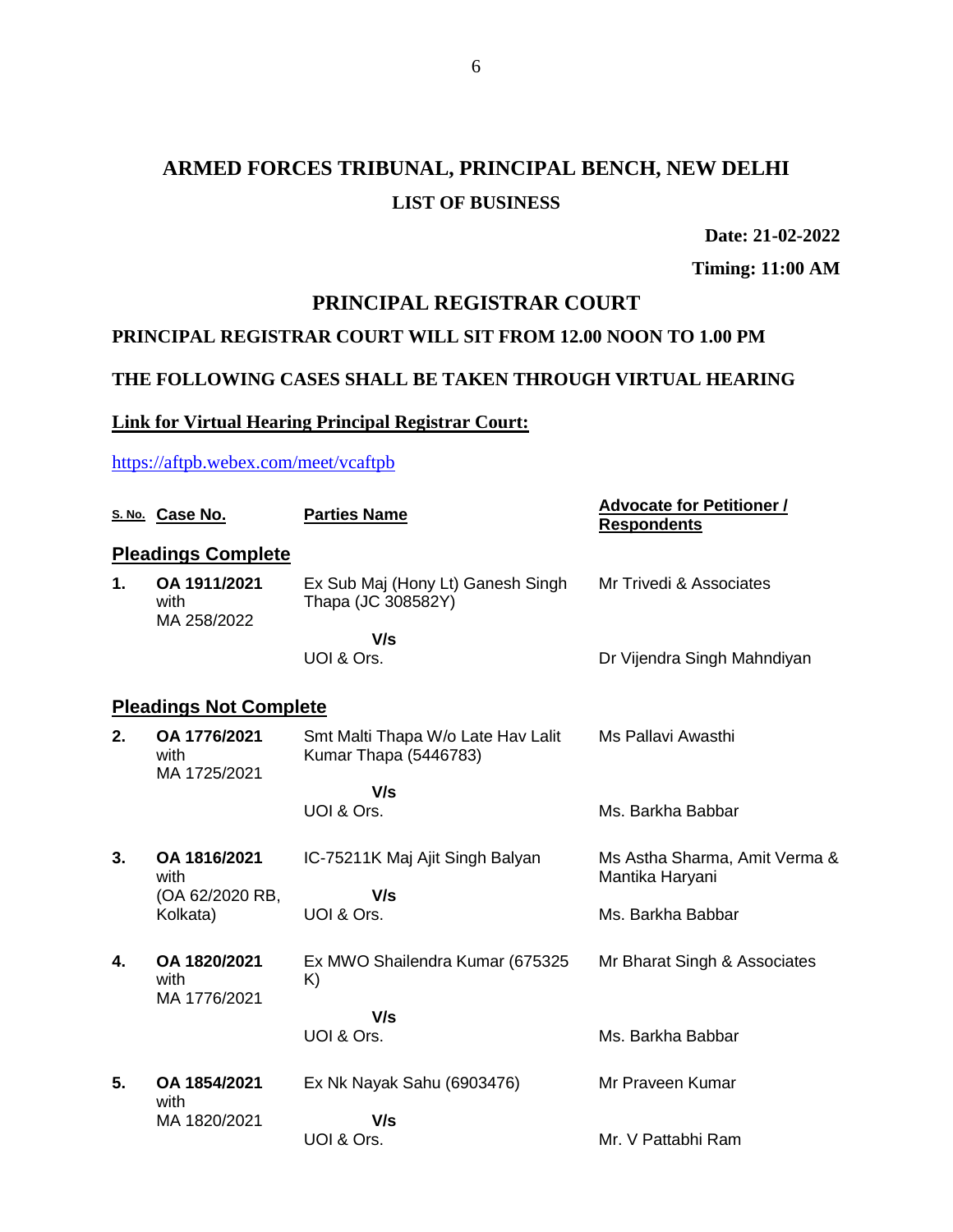| 6.  | OA 1855/2021<br>with                 | Ex WO Sushil Kumar Dhara (684227-<br>H)                | Mr Praveen Kumar                                |
|-----|--------------------------------------|--------------------------------------------------------|-------------------------------------------------|
|     | MA 1821/2021                         | V/s<br>UOI & Ors.                                      | Mr. Avdhesh Kumar Singh                         |
| 7.  | OA 1856/2021<br>with<br>MA 1822/2021 | Ex Hav (Clk SD) Tanay Banik<br>$(15173922-M)$          | Mr Ajit Kakkar & Associates                     |
|     |                                      | V/s<br>UOI & Ors.                                      | Mr. Arvind Kumar                                |
| 8.  | OA 1857/2021                         | Ex WO Pradeep Kumar Sharma<br>(682080 N)               | Mr Bijendra Kumar Pathak & Mr<br>Madan Pal Vats |
|     |                                      | V/s<br>UOI & Ors.                                      | Mr. K K Tyagi                                   |
| 9.  | OA 1858/2021<br>with                 | Ex Sub Kamal Bahadur (JC 590140 N) Mr Praveen Kumar    |                                                 |
|     | MA 1823/2021                         | V/s<br>UOI & Ors.                                      | Mr. D K Sabat                                   |
| 10. | OA 1859/2021<br>with<br>MA 1824/2021 | Ex Hav (MACP Nb Sub) Narender<br>Kumar (Nos 4472488-K) | Mr Ved Prakash & Devendra<br>Kumar              |
|     |                                      | V/s<br>UOI & Ors.                                      | Mr. J S Yadav                                   |
| 11. | OA 1860/2021                         | Col Deep Singh (Retd) (IC 4238X)                       | Mr I S Yadav                                    |
|     |                                      | V/s<br>UOI & Ors.                                      | Mr. Anil Kumar Gautam                           |
| 12. | OA 1861/2021<br>with<br>MA 1825/2021 | Gp Capt Dev Vrat Shukla (Retd)<br>$(16450-B)$          | Mr S S Pandey & Associates                      |
|     |                                      | V/s<br>UOI & Ors.                                      | Gp Capt Karan Singh Bhati, Sr<br>CGSC           |
| 13. | OA 1862/2021<br>with<br>MA 1826/2021 | Ex Nk (ACP Nb Sub) Mohan Lal Nath<br>(14820707W)       | Mr J P Sharma & Associates                      |
|     |                                      | V/s<br>UOI & Ors.                                      | Mr. S D Windlesh                                |
| 14. | OA 1864/2021                         | Ex Sep / DSC R Bairagi (6922490A)                      | Mr JP Sharma & Associates                       |
|     |                                      |                                                        |                                                 |
|     |                                      | V/s<br>UOI & Ors.                                      | Mr. V Pattabhi Ram                              |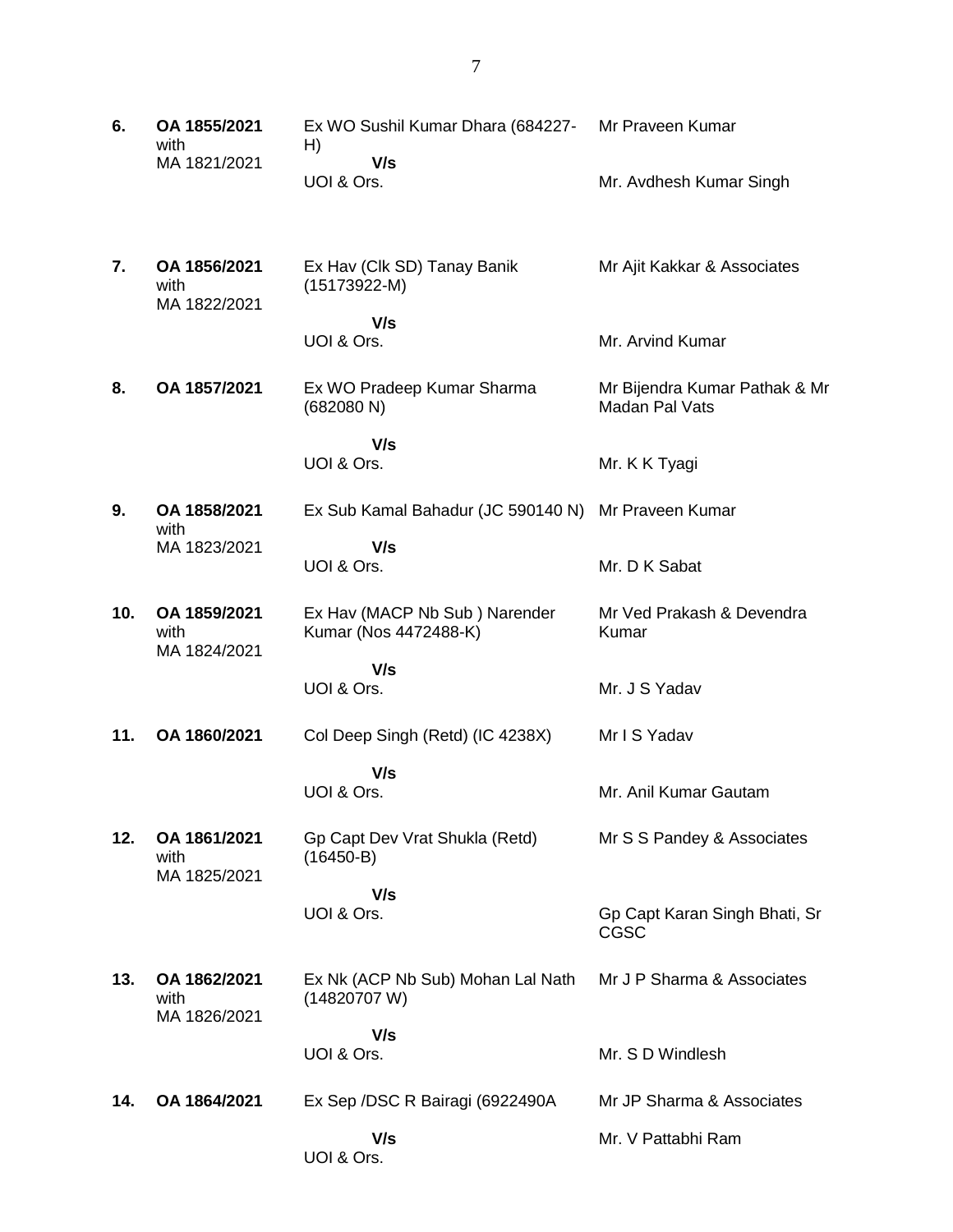| 15. | OA 1905/2021<br>with                 | Ex WO Jugraj Jakhar (673135-S)                                 | Mr Ajit Kakkar & Associates                   |
|-----|--------------------------------------|----------------------------------------------------------------|-----------------------------------------------|
|     | MA 1918/2021                         | V/s<br>UOI & Ors.                                              | Mr Rajeev Kumar                               |
| 16. | OA 1908/2021<br>with<br>MA 1920/2021 | Sub Maj & Hony Lt Bharat Chandra<br>Sahoo (Retd) (JC 664980 L) | Mr Bikrama Sah                                |
|     |                                      | V/s<br>UOI & Ors.                                              | Gp Capt Karan Singh Bhati, Sr.<br><b>CGSC</b> |
| 17. | OA 1919/2021                         | Cdr Om Prakash (Retd) (88611-N)                                | Mr Shakti Chand Jaidwal                       |
|     |                                      | V/s<br>UOI & Ors.                                              | Mr. Rajeev Kumar                              |
|     | <b>Final Opportunities</b>           |                                                                |                                               |
| 18. | OA 811/2021                          | Ex LAC Harpal Singh (921303)                                   | Mr Vikas Kochar                               |
|     |                                      | V/s<br>UOI & Ors.                                              | Mr. Anil Gautam                               |
| 19. | OA 1222/2021                         | Ex Nb Sub (DSC) Dhirendra Singha<br>(JC-843738 M)              | Mr Ved Prakash & Mr Devendra<br>Kumar         |
|     |                                      | V/s<br>UOI & Ors.                                              | Mr. Ashok Chaitanya                           |
| 20. | OA 1863/2021                         | JWO Kunj Bihari Mishra (Retd) (No<br>720870L)                  | Mr Bipin Bihari                               |
|     |                                      | V/s                                                            |                                               |
|     |                                      | UOI & Ors.                                                     | Mr. K K Tyagi                                 |
| 21. | OA 1906/2021<br>with<br>MA 2626/2021 | (14664592 K) Nk Sandesh Kumar<br>(EXS)                         | Mr Arvind Kumar & Associates                  |
|     |                                      | V/s<br>UOI & Ors.                                              | Mr. Ashok Chaitanya                           |
| 22. | OA 2302/2021<br>with                 | (SL 3033 W) Capt H S Gill (Retd)                               | Mr Siddharth Sangal                           |
|     | MA 2414/2021                         | V/s<br>UOI & Ors.                                              | Mr Avdhesh Kumar Singh                        |
| 23. | OA 2303/2021<br>with                 | IC-46267N Col Sanjay Datt (Retd)                               | Mr K R Verma                                  |
|     | MA 2415/2021                         | V/s<br>UOI & Ors.                                              | Ms Barkha Babbar                              |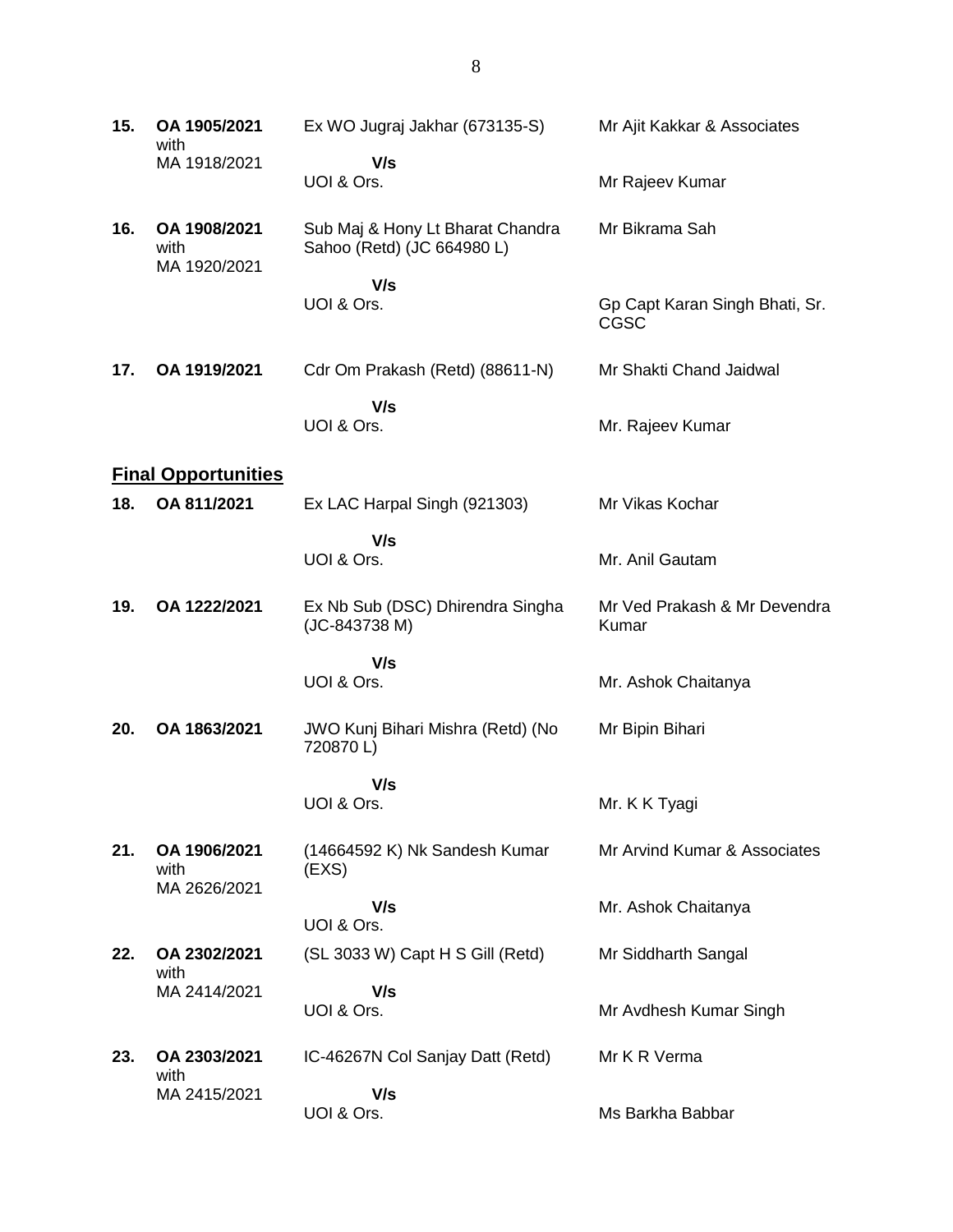| 24. | OA 2305/2021<br>with                 | Ex Dfr Bhupendra Singh (15466054 F) Mr Virender Singh Kadian       |                                              |
|-----|--------------------------------------|--------------------------------------------------------------------|----------------------------------------------|
|     | MA 2418/2021                         | V/s<br>UOI & Ors.                                                  | Mr. Y P Singh                                |
| 25. | OA 2306/2021<br>with                 | Ex Cpl Rohin Rana (912763-A)                                       | Mr Ajit Kakkar & Associates                  |
|     | MA 2419/2021                         | V/s<br>UOI & Ors.                                                  | Mr Prabodh Kumar                             |
| 26. | OA 2307/2021                         | Sgt Ramnit Kumar Jha (Retd) (797012- Mr Rakesh Kumar Singh &<br>R) | Associates                                   |
|     |                                      | V/s<br>UOI & Ors.                                                  | Mr Prabodh Kumar                             |
|     |                                      |                                                                    |                                              |
| 27. | OA 2319/2021<br>with                 | Ex Swr Mallikarjuna SM (15476467-Y)                                | Mr Ajit Kakkar & Associates                  |
|     | MA 2426/2021                         | V/s<br>UOI & Ors.                                                  | Mr Neeraj, Sr CGSC                           |
| 28. | OA 2321/2021<br>with<br>MA 2428/2021 | MWO Ravindra Kumar Sharma (Retd)<br>(660020)                       | Mr Manoj Kumar Gupta                         |
|     |                                      | V/s<br>UOI & Ors.                                                  | Mr Y P Singh                                 |
| 29. | OA 2323/2021                         | Ex Sub Sunder Pal Singh (JC-382941)                                | Mr Virender Singh Kadian                     |
|     |                                      | V/s                                                                |                                              |
|     |                                      | UOI & Ors.                                                         | Mr Satya Ranjan Swain                        |
| 30. | OA 2324/2021<br>with<br>MA 2437/2021 | Ex Sep Pawan Kumar Tewatia<br>(15440992K)                          | Mr V S Kadian                                |
|     |                                      | V/s<br>UOI & Ors.                                                  | Mr. Satya Ranjan Swain                       |
| 31. | OA 2325/2021                         | Avinash Kumar Singh (Ex Sgt 724099-<br>K)                          | Mr Omprakash Kr Srivastava &<br>Rajesh Kumar |
|     |                                      | V/s<br>UOI & Ors.                                                  | Mr. Satya Ranjan Swain                       |
| 32. | OA 2326/2021<br>with                 | HFO Rishi Pal (Retd) (No 659349 K)                                 | Mr Ombir Singh Mandaar & Anuj<br>Saini       |
|     | MA 2438/2021                         | V/s<br>UOI & Ors.                                                  | Ms Suman Chauhan                             |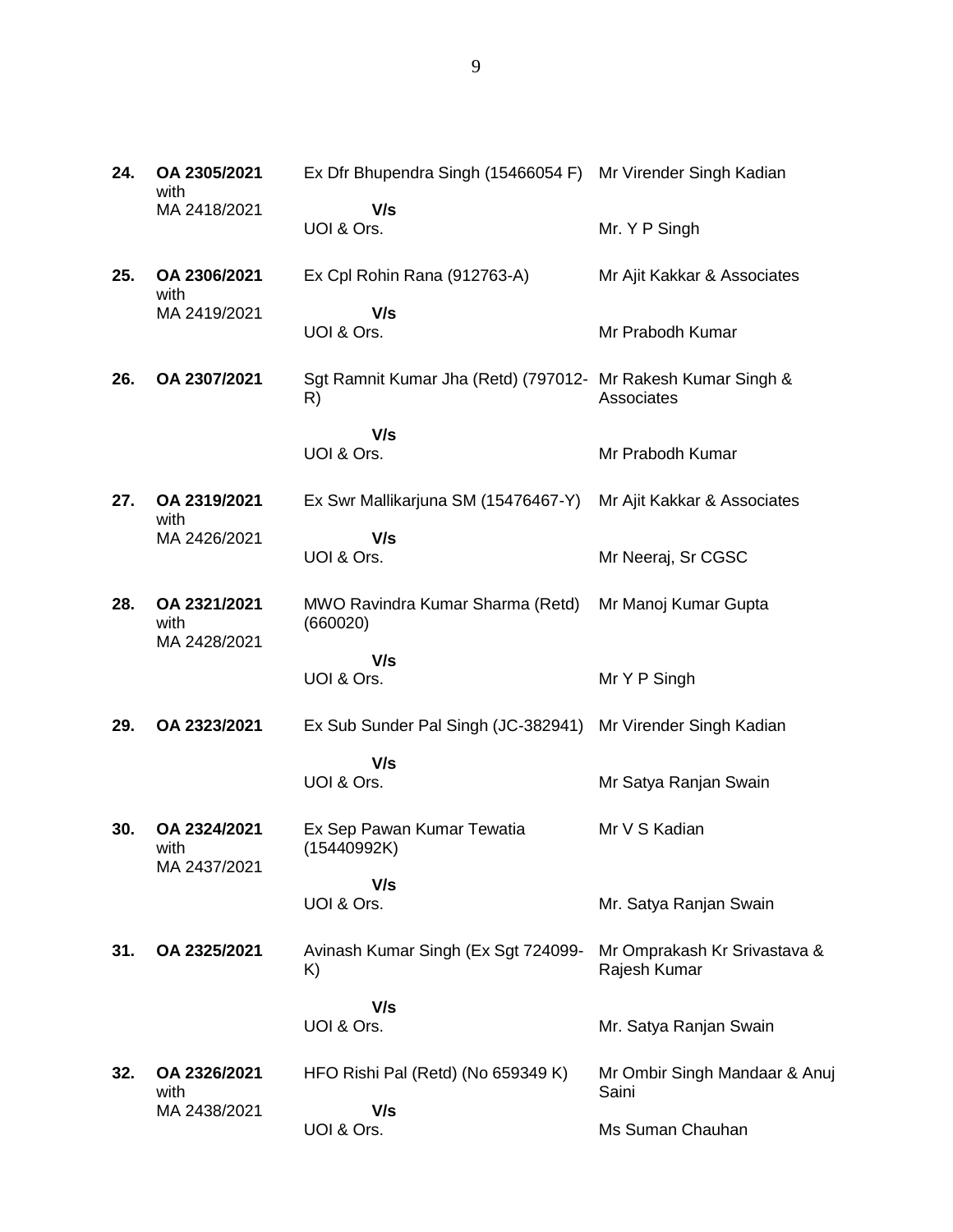| 33. | OA 2327/2021<br>with<br>MA 2443/2021 | Ex Hav (Hony Nb Sub) Satyavir Singh<br>(No 14526367)  | Mr Virender Singh Kadian                    |
|-----|--------------------------------------|-------------------------------------------------------|---------------------------------------------|
|     |                                      | V/s<br>UOI & Ors.                                     | Mr Satya Ranjan Swain                       |
| 34. | OA 2328/2021<br>with<br>MA 2444/2021 | POR (TEL) Ranjan Kumar (Retd)<br>(129505)             | Mr Manoj Kr Gupta & Mr<br>Praveen Kumar Jha |
|     |                                      | V/s                                                   |                                             |
|     |                                      | UOI & Ors.                                            | Mr K K Tyagi                                |
| 35. | OA 2329/2021<br>with<br>MA 2445/2021 | JC-811338M Ex Sub Pradeep Kumar<br>Singh              | Mr Sudhir Kumar                             |
|     |                                      | V/s                                                   |                                             |
|     |                                      | UOI & Ors.                                            | Mr Shyam Narayan                            |
| 36. | OA 2340/2021                         | Sgt Naveen Kumar (Retd) (797093-H)                    | Mr Raj Kumar                                |
|     |                                      | V/s<br>UOI & Ors.                                     | Mr Prabodh Kumar                            |
| 37. | OA 2345/2021                         | HFL Tej Singh Thakur (Retd) (S NO<br>626906-T)<br>V/s | Mr Bipin Bihari                             |
|     |                                      | UOI & Ors.                                            | Mr Arvind Kumar                             |
| 38. | OA 2365/2021<br>with<br>MA 2474/2021 | (627877 R) MWO Ramesh Chand<br>Choudhary (Retd)       | Mr Ramniwas Bansal                          |
|     |                                      | V/s                                                   |                                             |
|     |                                      | UOI & Ors.                                            | Mr. Y P Singh                               |
| 39. | OA 2378/2021                         | Ex EM (P) I Nirupam Paul (No.<br>213760-W)            | Mr Ved Prakash & Devendra<br>Kumar          |
|     |                                      | V/s                                                   |                                             |
|     |                                      | UOI & Ors.                                            | Mr. Ashok Chaitanya                         |
| 40. | OA 2379/2021                         | (05652 W) Lt CDR Ansaree Begum<br>(Retd)              | Mr Ved Prakash & Mr Devendra<br>Kumar       |
|     |                                      | V/s                                                   |                                             |
|     |                                      | UOI & Ors.                                            | None                                        |
| 41. | OA 2380/2021<br>with<br>MA 2490/2021 | Smt Sangam Tomar Wd/O Late Nk<br>Rakesh (15496259-L)  | Ms Mamta Panniker & Bikrama<br>Sah          |
|     |                                      | V/s                                                   |                                             |
|     |                                      | UOI & Ors.                                            | Dr. Vijendra Singh Mahndiyan                |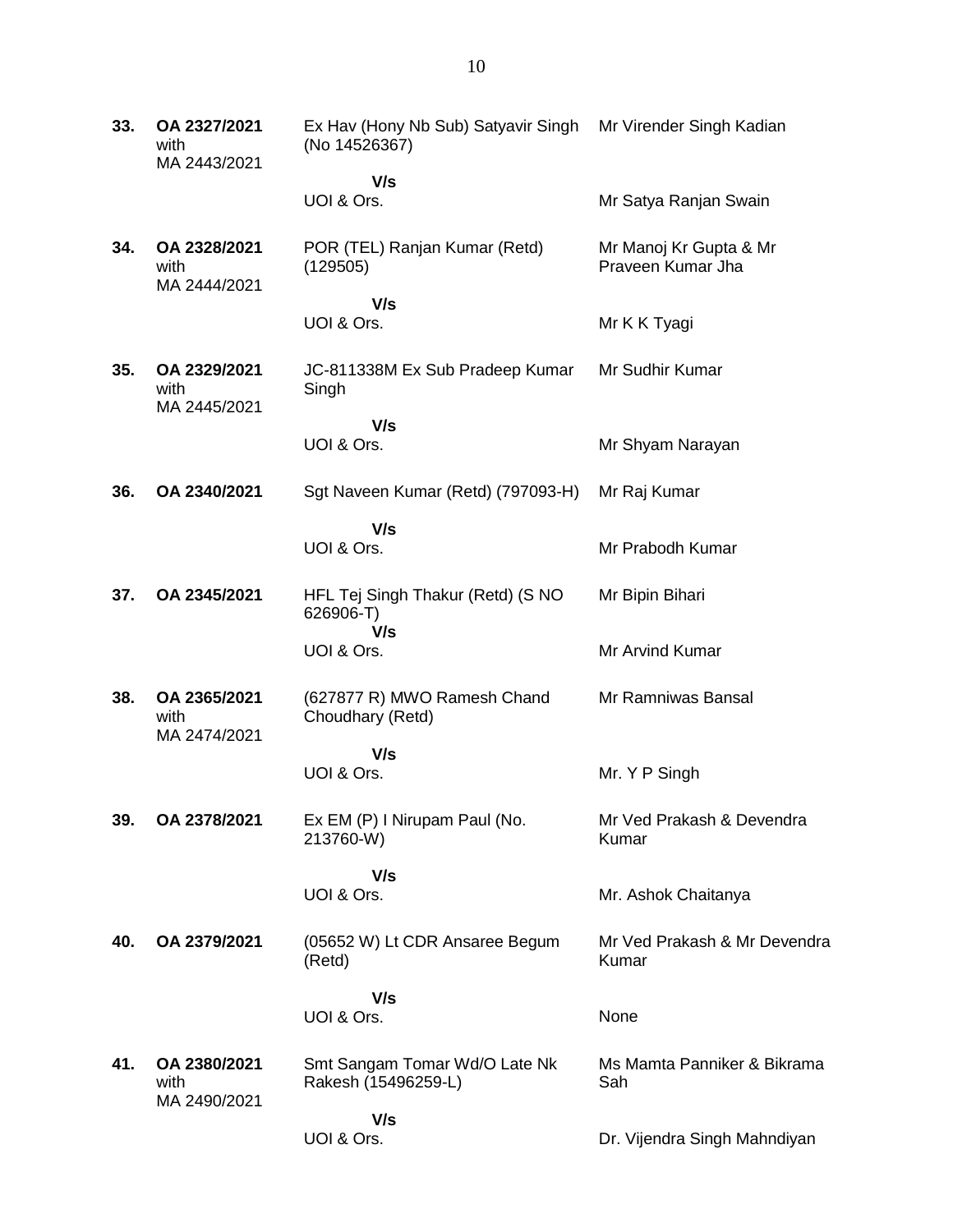| 42. | OA 2381/2021<br>with                                 | Ex Sgt Gopalan Rajesh (769491 A)                                    | Mr Ganesh Singh                             |  |  |  |
|-----|------------------------------------------------------|---------------------------------------------------------------------|---------------------------------------------|--|--|--|
|     | MA 2491/2021                                         | V/s<br>UOI & Ors.                                                   | Mr. Anil Gautam                             |  |  |  |
| 43. | OA 2382/2021<br>with<br>MA 2492/2021                 | Ex LNk Ram Prasad Lamoria (No<br>2700425 X)                         | Mr Ved Prakash & Devendra<br>Kumar          |  |  |  |
|     |                                                      | V/s<br>UOI & Ors.                                                   | Mr. Neeraj Sr. CGSC                         |  |  |  |
| 44. | OA 2384/2021                                         | Ex JWO Sharad Kumar Shukla (No<br>639704 B)                         | Mr Ramniwas Bansal                          |  |  |  |
|     |                                                      | V/s<br>UOI & Ors.                                                   | Mr. K K Tyagi                               |  |  |  |
| 45. | OA 2385/2021                                         | Ex MWO Ravindra Kumar Tomar (No<br>685076K)                         | Mr Ramniwas Bansal                          |  |  |  |
|     |                                                      | V/s<br>UOI & Ors.                                                   | Mr. Rajeev Kumar                            |  |  |  |
| 46. | OA 2420/2021                                         | (695586 S) JWO Tapan Dey (Retd)                                     | Mr Durgesh Kumar Sharma                     |  |  |  |
|     |                                                      | V/s<br>UOI & Ors.                                                   | Mr. Rajeev Kumar                            |  |  |  |
| 47. | OA 2535/2021<br>with<br>MA 2652/2021                 | Ex JWO Ganga Prasad Gupta (792301 Mr Ajit Kakkar & Associates<br>H) |                                             |  |  |  |
|     |                                                      | V/s<br>UOI & Ors.                                                   | Mr. Y P Singh                               |  |  |  |
| 48. | OA 2536/2021<br>with<br>MA 2653/2021                 | Mrs Ganga Thapa W/o Late Nk Anil<br>Thapa (No 4363487 L)            | Mr Brij Mohan Dimri & Shobit<br>Dimri       |  |  |  |
|     |                                                      | V/s<br>UOI & Ors.                                                   | Dr. Vijendra Singh Mahndiyan                |  |  |  |
|     | <b>First Time Listed For Completion Of Pleadings</b> |                                                                     |                                             |  |  |  |
| 49. | OA 1991/2021<br>with                                 | (SL 1313) Maj J S Joshi (Retd)                                      | Mr Indra Sen Singh & Ms Kirtika<br>Chhatwal |  |  |  |
|     | MA 2792/2021                                         | V/s<br>UOI & Ors.                                                   | Mr. Avdhesh Kumar Singh                     |  |  |  |
| 50. | OA 2680/2021                                         | Ex Sep Shiv Karan (13804767)                                        | Mr J P Sharma & Associates                  |  |  |  |
|     |                                                      | V/s<br>UOI & Ors.                                                   | Mr. V Pattabhi Ram                          |  |  |  |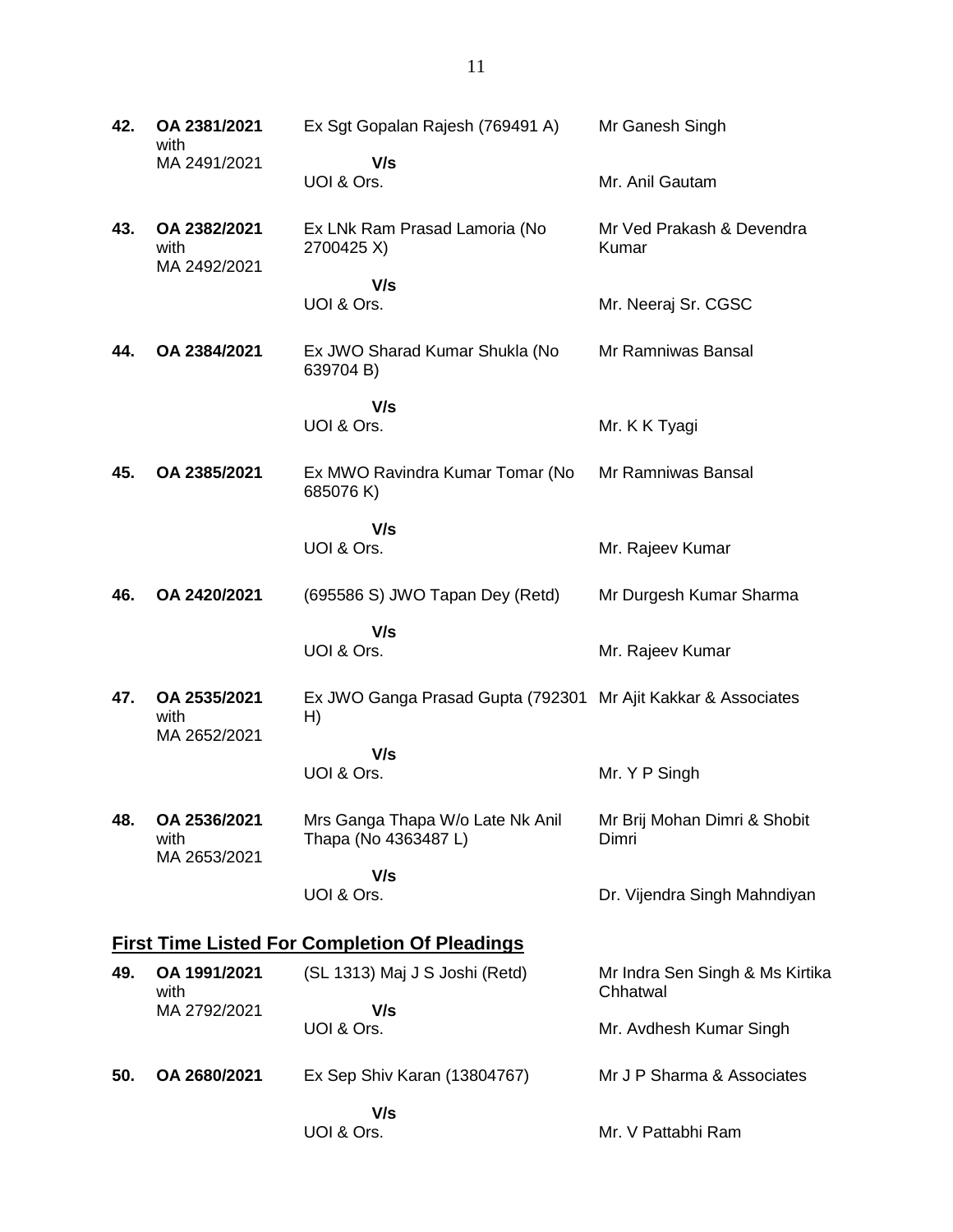| 51  | OA 2805/2021                         | Maj Paramjeet Singh (IC 77056 M)                         | Mr SS Pandey           |
|-----|--------------------------------------|----------------------------------------------------------|------------------------|
|     |                                      | V/s<br>UOI & Ors.                                        | Mr. Rajeev Kumar       |
| 52. | OA 2806/2021                         | Ex Sigmn Chandan Singh Aithani (No<br>14252861 A)        | Mr SK Anand            |
|     |                                      | V/s<br>UOI & Ors.                                        | Ms. Barkha Babbar      |
| 53. | OA 2809/2021                         | Lt Col Prakash Vir Yadav (Retd) (SC<br>00250 F)          | Mr IS Yadav            |
|     |                                      | V/s<br>UOI & Ors.                                        | Mr. Rajeev Kumar       |
| 54. | OA 2810/2021                         | Gp Capt RC Vidyarthi (Retd.) (15242A) Mr Arnav Vidyarthi |                        |
|     |                                      | V/s<br>UOI & Ors.                                        | Mr. K K Tyagi          |
| 55. | OA 2811/2021<br>with                 | Rect Lok Ram (Retd) (318168)                             | Mr Manoj Kumar Gupta   |
|     | MA 2997/2021                         | V/s<br>UOI & Ors.                                        | Ms. Suman Chauhan      |
| 56. | OA 2813/2021<br>with                 | Ex LAC Anirban Dutta (799396 S)                          | Mr Vikas Kochar        |
|     | MA 2999/2021                         | V/s<br>UOI & Ors.                                        | Mr. K K Tyagi          |
| 57. | OA 2815/2021<br>with<br>MA 3002/2021 | Capt Dip Saikia (Retd) (SS-31256K) &<br>Ors.             | Mr Manish Yadav        |
|     |                                      | V/s<br>UOI & Ors.                                        | Mr. Prabodh Kumar      |
| 58. | OA 2818/2021<br>with<br>MA 3012/2021 | HFL Narayanasamy Nammalwar<br>(Retd) (634793)            | Mr Manoj Kr Gupta      |
|     |                                      | V/s<br>UOI & Ors.                                        | Mr. Rajesh Kumar Das   |
| 59. | OA 2877/2021<br>with<br>MA 3094/2021 | (181837 T) MC EA(R) II Rajeshwar<br>Prasad (Retd)        | Mr Manoj Kr Gupta      |
|     |                                      | V/s<br>UOI & Ors.                                        | Mr. Satya Ranjan Swain |